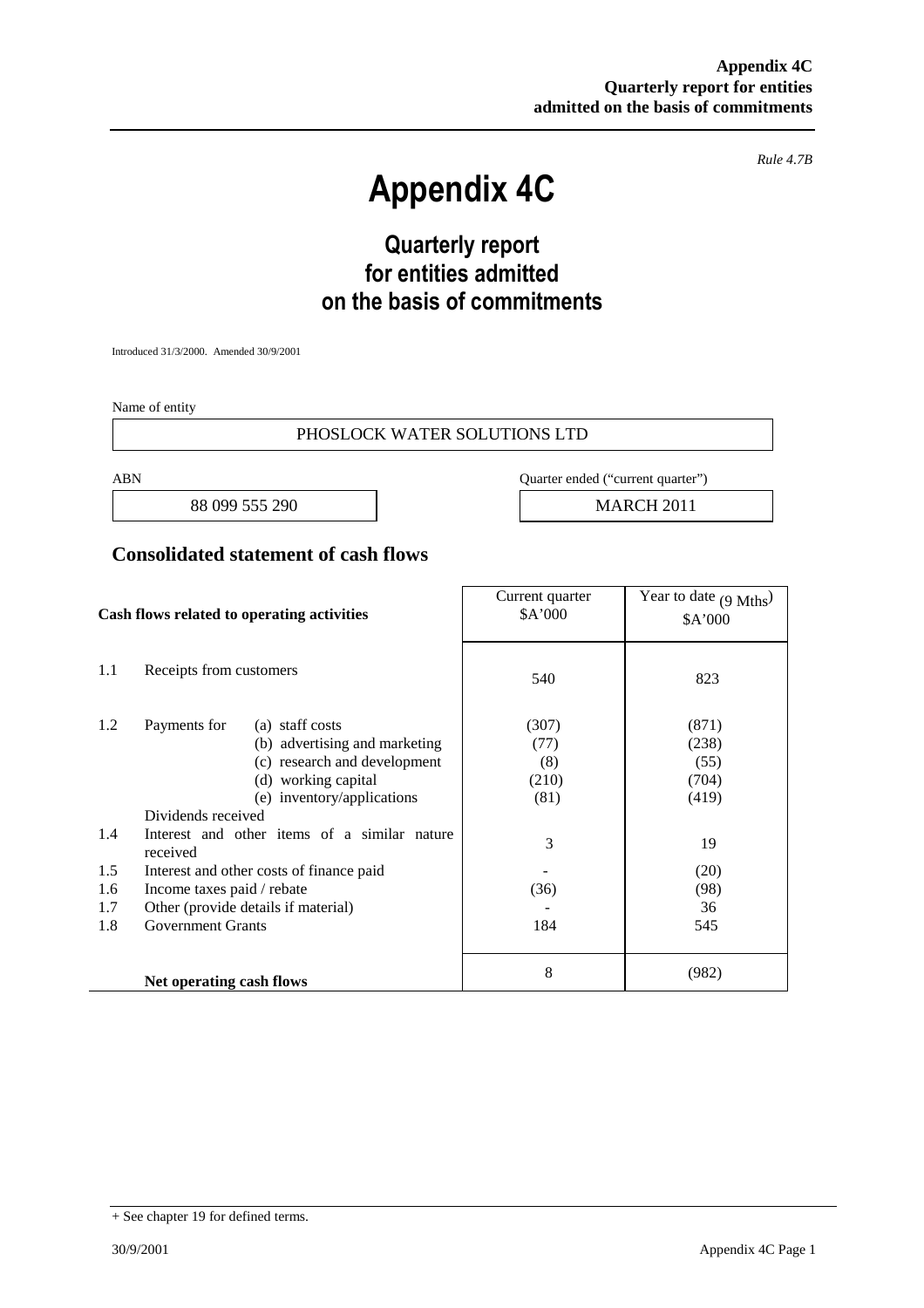|                              |                                                                                                                                                                                                                                | Current quarter<br>\$A'000 | Year to date (9 Mths)<br>\$A'000 |
|------------------------------|--------------------------------------------------------------------------------------------------------------------------------------------------------------------------------------------------------------------------------|----------------------------|----------------------------------|
| 1.8                          | Net operating cash flows (carried forward)                                                                                                                                                                                     | 8                          | (982)                            |
| 1.9                          | Cash flows related to investing activities<br>Payment for acquisition of:<br>(a) businesses (item 5)<br>(b) equity investments<br>(c) intellectual property<br>(d) physical non-current assets<br>(e) other non-current assets | (5)                        | (72)<br>(21)                     |
| 1.10                         | Proceeds from disposal of:<br>(a) businesses (item 5)<br>(b) equity investments<br>(c) intellectual property<br>(d) physical non-current assets<br>(e) other non-current assets                                                |                            | 28                               |
| 1.11<br>1.12<br>1.13         | Loans to other entities<br>Loans repaid by other entities<br>Other (provide details if material)                                                                                                                               |                            | 31                               |
|                              | Net investing cash flows                                                                                                                                                                                                       | (5)                        | (34)                             |
| 1.14                         | Total operating and investing cash flows                                                                                                                                                                                       | 3                          | (1,016)                          |
|                              | Cash flows related to financing activities                                                                                                                                                                                     |                            |                                  |
| 1.15<br>1.16<br>1.17<br>1.18 | Proceeds from issues of shares, options, etc.<br>Proceeds from sale of forfeited shares<br>Proceeds from borrowings<br>Repayment of borrowings                                                                                 | 8<br>154                   | 1,195<br>179                     |
| 1.19<br>1.20                 | Dividends paid<br>Other - Capital raising costs                                                                                                                                                                                |                            | (8)                              |
|                              | Net financing cash flows                                                                                                                                                                                                       | 162                        | 1,366                            |
|                              | Net increase (decrease) in cash held                                                                                                                                                                                           | 165                        | 350                              |
| 1.21<br>1.22                 | Cash at beginning of quarter/year to date<br>Exchange rate adjustments                                                                                                                                                         | 634<br>1                   | 462<br>(12)                      |
| 1.23                         | Cash at end of quarter                                                                                                                                                                                                         | 800                        | 800                              |
|                              |                                                                                                                                                                                                                                |                            |                                  |

<sup>+</sup> See chapter 19 for defined terms.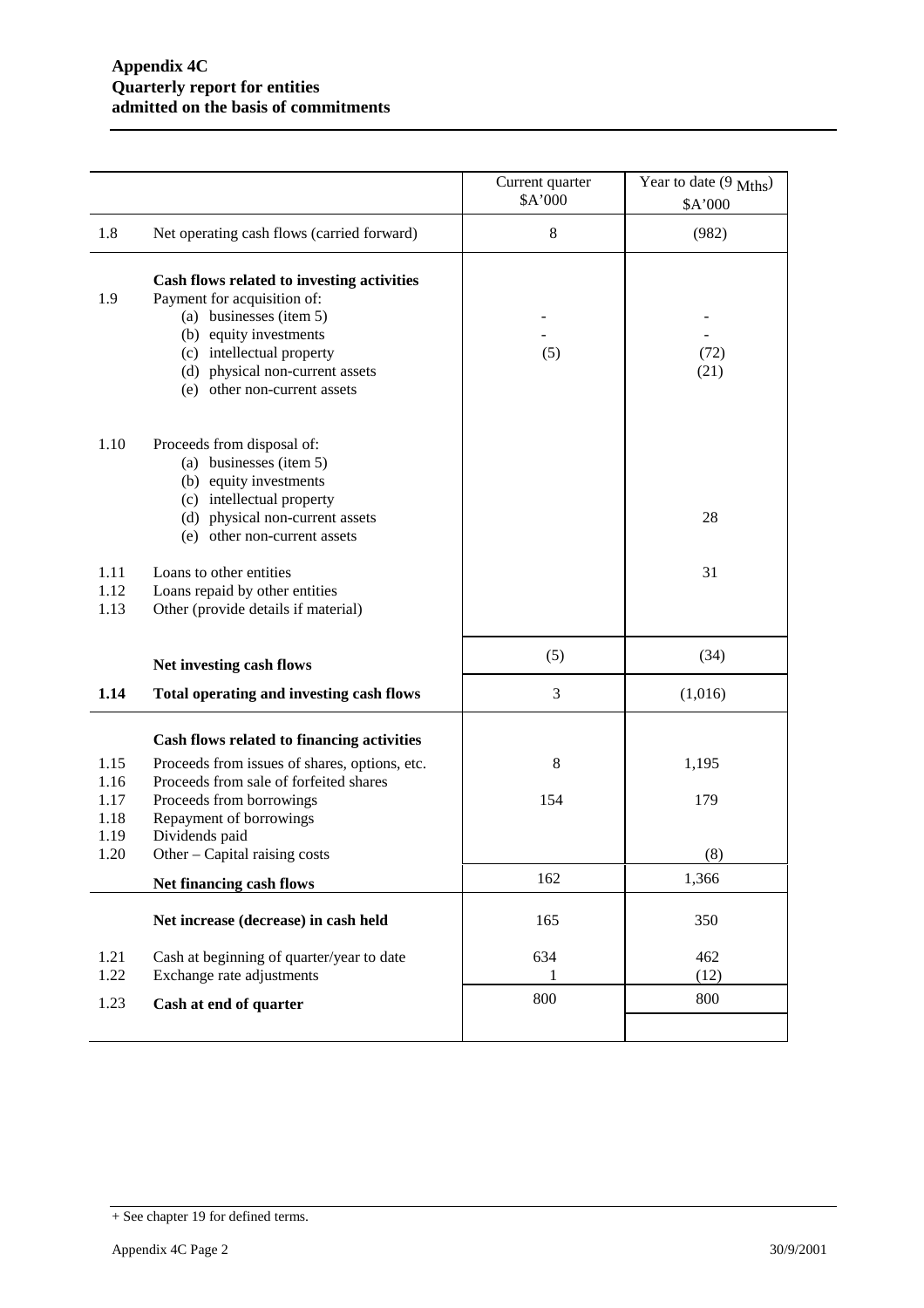## **Payments to directors of the entity and associates of the directors Payments to related entities of the entity and associates of the related entities**

|      |                                                                  | Current quarter<br>\$A'000 |
|------|------------------------------------------------------------------|----------------------------|
| 1.24 | Aggregate amount of payments to the parties included in item 1.2 | 103                        |
| 1.25 | Aggregate amount of loans to the parties included in item 1.11   | ۰                          |
|      |                                                                  |                            |

1.26 Explanation necessary for an understanding of the transactions During the period \$52,500 was paid as Executive Director salaries and \$51,000 paid as Non-Executive Directors fees.

### **Non-cash financing and investing activities**

- 2.1 Details of financing and investing transactions which have had a material effect on consolidated assets and liabilities but did not involve cash flows
- 2.2 Details of outlays made by other entities to establish or increase their share in businesses in which the reporting entity has an interest

### **Financing facilities available**

*Add notes as necessary for an understanding of the position. (See AASB 1026 paragraph 12.2).*

|     |                             | Amount available<br>\$A'000 | Amount used<br>\$A'000 |
|-----|-----------------------------|-----------------------------|------------------------|
| 3.1 | Loan facilities             |                             | -                      |
| 3.2 | Credit standby arrangements |                             | -                      |

<sup>+</sup> See chapter 19 for defined terms.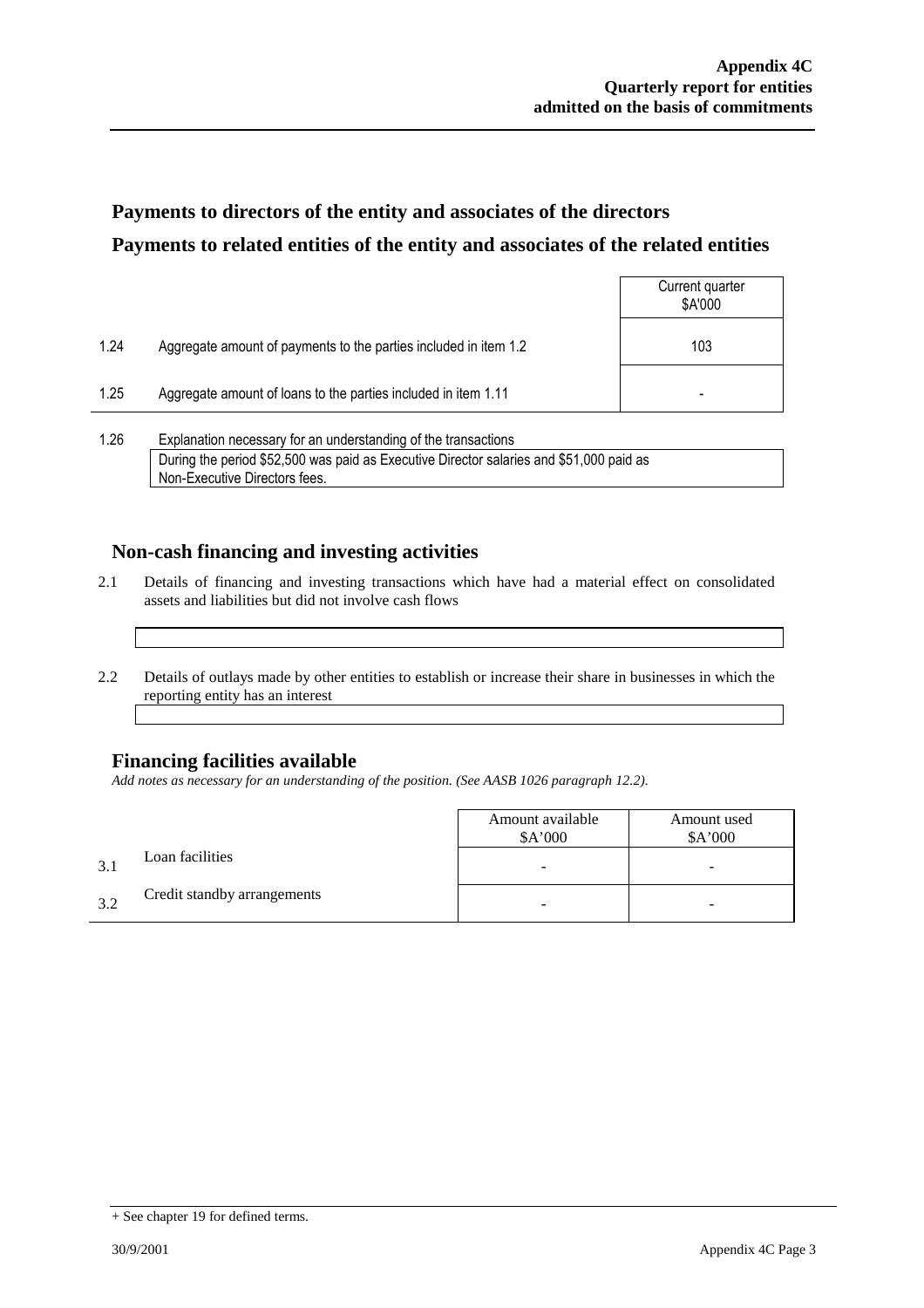### **Reconciliation of cash**

| Reconciliation of cash at the end of the quarter (as<br>shown in the consolidated statement of cash flows) to<br>the related items in the accounts is as follows. |                                                  | Current quarter<br>\$A'000 | Previous quarter<br>\$A'000 |
|-------------------------------------------------------------------------------------------------------------------------------------------------------------------|--------------------------------------------------|----------------------------|-----------------------------|
| 4.1                                                                                                                                                               | Cash on hand and at bank                         | 470                        | 297                         |
| 4.2                                                                                                                                                               | Deposits at call                                 | 270                        | 280                         |
| 4.3                                                                                                                                                               | Bank overdraft                                   |                            |                             |
| 4.4                                                                                                                                                               | Other $-$ Term deposit                           | 60                         | 57                          |
|                                                                                                                                                                   | <b>Total: cash at end of quarter</b> (item 1.23) | 800                        | 634                         |

Acquisitions and disposals of business entities

|     |                                              | Acquisitions<br>(Item 1.9(a)) | Disposals<br>$(Item\ 1.10(a))$ |
|-----|----------------------------------------------|-------------------------------|--------------------------------|
| 5.1 | Name of entity                               |                               |                                |
| 5.2 | Place of incorporation<br>or registration    |                               |                                |
| 5.3 | Consideration for<br>acquisition or disposal |                               |                                |
| 5.4 | Total net assets                             |                               |                                |
| 5.5 | Nature of business                           |                               |                                |
|     |                                              |                               |                                |

<sup>+</sup> See chapter 19 for defined terms.